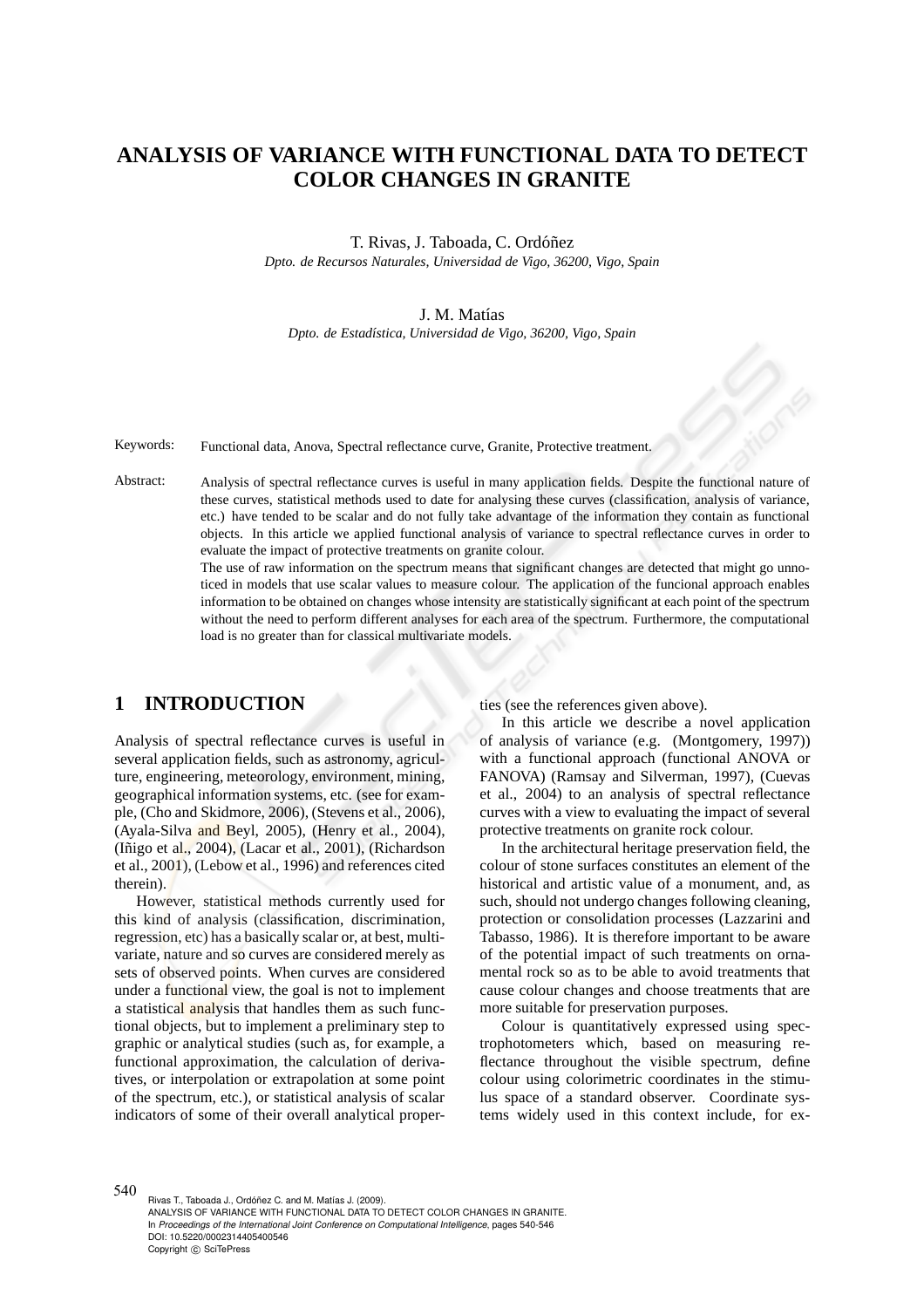ample, CIE  $L^*$   $a^*$   $b^*$  and CIE  $L^*$   $C^*_{ab}$   $H^*_{ab}$  systems (L'ECLAIRAGE-CIE, 2007), which are based on combining the spectral properties of the light source, the reflectance curve of an object and the sensitivity of a standard observer. In this research, we focused particularly on the changes produced in the object itself, in an endeavour to determine, directly from changes in the spectral reflectance curve, the meaning of changes in rock colour produced by protective treatment. Another article currently in preparation (Rivas et al., 2009) will focus on analysing changes produced at the level of the stimulus space for a standard observer.

The application of a functional approach is particularly significant for the problem at hand, given the great heterogeneity of colour in the rocks that are typically used in historical buildings. This is the case of igneous rocks (like granite), where the overall colour is the result of the colour contributions of different minerals: the whites and greys of quartz and muscovite, the pinks and greys of the feldspars and the browns and blacks of iron-rich minerals. The relative quantities for each mineral (mineralogy), grain size and the distribution of mineral grains relative to each other (texture) are features that have a bearing on colours and colour measure repeatability. Changes brought about by a treatment can easily be masked or erroneously evaluated as a consequence of the innate variability of the colour of a rock ((Rivas et al., 1998), (Berns, 2000)).

The article is structured as follows: first we briefly describe the FANOVA methodology; next we describe the application problem, specifying the methods used and the results obtained; and finally we describe our conclusions.

### **2 FUNCTIONAL ANOVA**

### **2.1 Introduction to Functional Linear Models**

The linear regression model for a single input variable *X* and a response variable *Y* takes the form:

$$
E(Y|X) = \alpha + \beta X
$$

where  $\alpha$ ,  $\beta$  are the regression coefficients. This model is easily **generlaized** to *d* regression variables  $X =$  $(X_1,...,X_d)^T$  by means of

$$
E(Y|\mathbf{X}) = \mu + \sum_{i=1}^{d} \beta_i X_i = \alpha + \langle X, \beta \rangle \tag{1}
$$

where  $\alpha$  and  $\beta = (\beta_1, ..., \beta_d)^T$  are now the regression coefficients.

A functional linear regression model (Ramsay and Silverman, 1997) is an extension of the multivariate linear regression model to the case of infinitedimensional or functional data. For each  $t \in \mathcal{T}$ :

$$
E(Y(t)|X) = \alpha(t) + \langle X, \beta(\cdot, t) \rangle
$$
  
=  $\alpha(t) + \int X(s)\beta(s, t)ds$  (2)

with a parameter function  $\beta : \mathcal{T} \times \mathcal{T} \to \mathbb{R}$  and a overall mean response function  $\alpha : \mathcal{T} \to \mathbb{R}$ . The data are a sample of pairs of random functions (*X*,*Y*), with *X* the predictor and *Y* the response functions.

The above functional model can also be extended to the case of several functional predictors as follows:

$$
E(Y(t)|\mathbf{X}) = \alpha(t) + \langle \mathbf{X}, \beta(\cdot, t) \rangle
$$
  
=  $\alpha(t) + \sum_{j=1}^{d} \int X_j(s) \beta_j(s, t) ds$  (3)

where  $\mathbf{X} = (X_1, ..., X_d)$  are the functional predictors and *Y* is the response function.

Intermediate models between classical (1) and general (3) are models that produce a scalar response with functional predictors and models (like those used in this research) that produce a functional response with scalar predictors. The general model is as follows:

$$
E(Y(t)|\mathbf{X}) = \alpha(t) + \langle \mathbf{X}, \beta \rangle
$$
  
= \alpha(t) + X\beta(t)  
= \alpha(t) + \sum\_{j=1}^{d} X\_j \beta\_j(t) (4)

where *X* is the matrix  $n \times d$  of the design with elements  $(X)_{ij} = X_{j,i}$  (the *i*-th observation of the *j*-th scalar covariable),  $\alpha$  is the overall functional mean and β is the functional vector of the *d* functional coefficients β*<sup>j</sup>* , with *i* = 1,...,*n*, *j* = 1,...,*d*.

#### **2.2 Function Smoothing**

In the functional model, we do not see the sample functions (in our case, response functions)  $y_i$ ,  $i =$ 1,...,*n* in the majority of applications, but only their values  $y_i(t_j)$  at a set of  $n_p$  points  $t_j \in \mathbb{R}, j = 1, ..., n_p$ . For the sake of simplicity, we shall assume these to be common to all the functions  $y_i$ ,  $i = 1, ..., n$ . These observations may, moreover, be subject to noise, in which case they take the form:  $z_{ij} = y_i(t_i) + \varepsilon_{ij}$ , where we assume that  $\varepsilon_{ij}$  is random noise with zero mean,  $i = 1, \ldots, n, j = 1, \ldots, n_p.$ 

Therefore, the functional approach first requires estimating each sample function  $y_i \in \mathcal{F}$ ,  $i =$ 1,...,*n*. One way to do so is to assume that  $f =$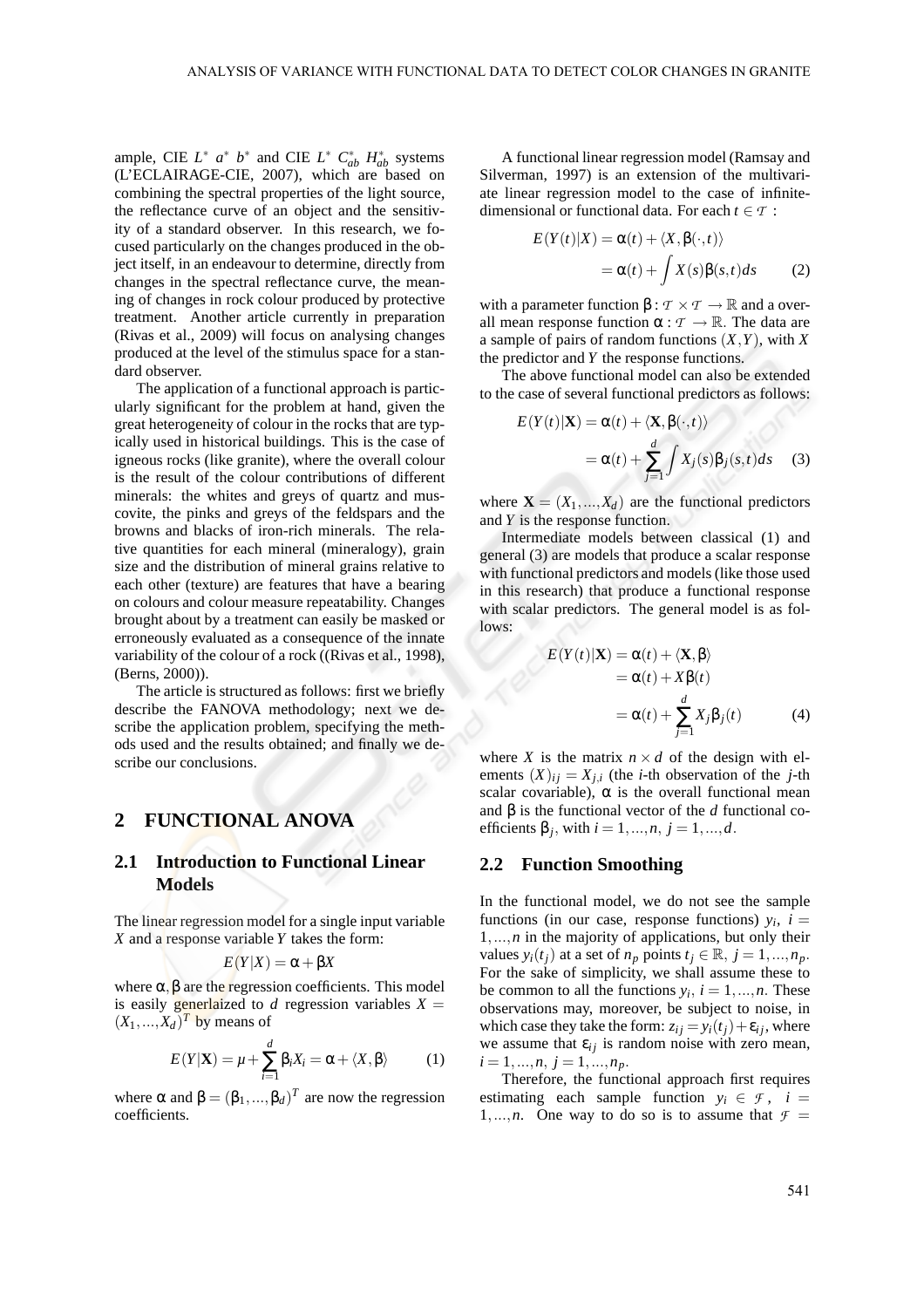span $\{\phi_1, ..., \phi_m\}$  with  $\{\phi_k\}$  sets of basis functions (Ramsay and Silverman, 1997). For our research, we chose a family of B-splines as the set of basis functions, given their good local behaviour. If, for the sake of simplicity, we represent as *y* any of the functions  $y_i$ ,  $i = 1, \ldots, n$  in the sample, we have:

$$
y(t) = \sum_{k=1}^{m} c_k \phi_k(t) = \mathbf{c}^T \Phi(t)
$$
 (5)

where  $\Phi(t) = (\phi_1(t), ..., \phi_m(t))^T$ .

Hence, the smoothing problem consists in determining the solution *y* to the following regularization problem:

$$
\min_{x \in \mathcal{F}} \sum_{j=1}^{n_p} \left\{ z_j - y(t_j) \right\}^2 + \lambda \Gamma(y) \tag{6}
$$

where  $z_j = y(t_j) + \varepsilon_j$  is the result of observing *y* at the point  $t_j$ ,  $\Gamma$  is an operator that penalizes the complexity of the solution, and  $\lambda$  is a regularization parameter that regulates the intensity of this penalization. In our case, we used the operator  $\Gamma(y) = \int_{\mathcal{T}} \left\{ D^2 y(t) \right\}^2 dt$ , where  $\tau = [t_{\text{min}}, t_{\text{max}}]$  and  $D^2$  is the second-order differential operator.

Bearing in mind the expansion (5), the above problem (6) may be written as:

$$
\min_{\mathbf{c}} \left\{ (\mathbf{z} - \Phi \mathbf{c})^T (\mathbf{z} - \Phi \mathbf{c}) + \lambda \mathbf{c}^T \mathbf{R} \mathbf{c} \right\}
$$

where  $z = (z_1, ..., z_{n_p})^T$ ,  $\mathbf{c} = (c_1, ..., c_{n_b})^T$ ,  $\Phi$  is the  $n_p \times n_b$  matrix with elements  $\Phi_{jk} = \phi_k(i_j)$  and **R** is the *n<sub>b</sub>* × *n<sub>b</sub>* matrix with elements  $R_{kl} = \left\langle D^2 \phi_k, D^2 \phi_l \right\rangle_{L_2(\mathcal{I})}$  $=\int_T D^2\phi_k(t)D^2\phi_l(t)dt.$ 

The solution to this problem is given by  $\hat{\mathbf{c}} =$  $(\Phi^T \Phi + \lambda \mathbf{R})^{-1} \Phi^T z$ , such that the estimated values of the true function *y* at the observation points are obtained by means of  $\hat{\mathbf{y}} = \mathbf{S}z$ , where  $\mathbf{S} = \Phi(\Phi^T \Phi + \Phi^T \mathbf{S}^T)$  $\lambda \mathbf{R}$ )<sup>-1</sup> $\Phi^T$  and  $\hat{\mathbf{y}} = (\hat{y}(t_1), ..., \hat{y}(t_{n_p}))^T$ .

The selection of the  $\lambda$  forms part of the model selection problem and is usually performed using cross validation.

### **2.3 Fitting the Functional Response – Scalar Predictor Linear Model**

Below we focus on the functional response model with scalar covariables (4) as used in this research. So as to avoid the independent term  $\alpha(t)$ , below, we propose assuming that the vector of covariables includes a first constant covariable equal to 1 whose functional coefficient is  $\beta_1 = \alpha$ . We can thus reformulate the model (4) as:

$$
E(Y(t)|X) = \mathbf{X}\beta(t) = \sum_{j=1}^{d} X_j \beta_j(t) \tag{7}
$$

Within this framework, we assume that the above smoothing process on the example functions produces the expansions  $y_i(t) = \mathbf{c}_i^T \Phi(t)$ ,  $i = 1, ..., n$  which may be jointly written by means of  $\mathbf{y}(t) = \mathbf{C}\phi(t)$  where **C** is a matrix  $n \times m$  with rows  $\mathbf{c}_i^T$   $i = 1, ..., n$ .

We likewise assume that each of the functional coefficient  $\beta$ <sub>*j*</sub> admits an expansion in terms of the aforementioned bases:

$$
\beta_j(t) = \sum_{k=1}^m b_{jk} \eta_k(t) = \mathbf{b}_j^T \eta(t)
$$

where  $\mathbf{b}_j = (b_{j1},...,b_{jm})^T$ . This may be written in functional form as:  $β_j = b_j^T Φ$ . Using this expression for all the coefficients β*<sup>j</sup>* jointly, we obtain:

$$
\boldsymbol{\beta}=(\beta_1,...,\beta_d)^T=\boldsymbol{B}\boldsymbol{\eta}
$$

where **B** is a matrix  $d \times m_\beta$  with rows  $\mathbf{b}_j^T$ ,  $j = 1, ..., d$ .

From all the above, for each observation  $i =$ 1,...,*n*, the model (7) becomes:  $\hat{y}_i(t) = \mathbf{x}_i \beta(t) =$  $\mathbf{x}_i \mathbf{B} \eta(t)$  or equivalently, in compact functional form:  $\hat{y}_i = \mathbf{x}_i \mathbf{B} \eta$ . Applying the above to all the example observations, we obtain the following functional-type vectorial expression:

$$
\hat{\mathbf{y}} = \mathbf{X}\mathbf{B}\boldsymbol{\eta}
$$

The fit is carried out using the criterion of regularized minimum squared errors:

$$
\sum_{i=1}^{n} ||y_i - \hat{y}_i||_{L_2(\mathcal{T})}^2 + \lambda \Gamma(\beta)
$$
\n
$$
= \int (\mathbf{y}(t) - \hat{\mathbf{y}}(t))^T (\mathbf{y}(t) - \hat{\mathbf{y}}(t)) dt + \lambda \Gamma(\beta)
$$
\n
$$
= \int (\mathbf{C}\phi(t) - \mathbf{X}\mathbf{B}\eta(t))^T (\mathbf{C}\phi(t) - \mathbf{X}\mathbf{B}\eta(t)) dt
$$
\n
$$
+ \lambda \int [L\beta(t)]^T [L\beta(t)] dt
$$
\n
$$
= \text{trace} \{ \mathbf{C}^T \mathbf{C} \mathbf{J}_{\phi\phi} \} + \text{trace} \{ \mathbf{X}^T \mathbf{X} \mathbf{B} \mathbf{J}_{\eta\eta} \mathbf{B}^T \}
$$
\n
$$
- 2 \text{trace} \{ \mathbf{B} \mathbf{J}_{\eta\phi} \mathbf{C}^T \mathbf{X} \} + \lambda \text{trace} \{ \mathbf{B}\mathbf{R}\mathbf{B}^T \} \qquad (8)
$$

where  $\mathbf{J}_{\eta\eta} = \int \eta(t)\eta(t)^T dt$ ,  $\mathbf{J}_{\phi\phi} = \int \Phi(t)\phi(t)^T dt$ ,  $\mathbf{J}_{\eta\phi} = \int \Phi(t) \eta(t)^T dt$  and  $\Gamma$  is a regularization operator that penalize the complexity of  $\beta$  as a function of *t*:

$$
\Gamma(\beta) = \int \left[L\beta(t)\right]^T \left[L\beta(t)\right] dt
$$

$$
= \int \left[L\mathbf{B}\eta(t)\right]^T \left[L\mathbf{B}\eta(t)\right] dt
$$

$$
= \text{trace} \left\{\mathbf{BRB}^T\right\}
$$

where **R** is an  $m_{\beta} \times m_{\beta}$  matrix with  $(\mathbf{R})_{k,l} =$  $\langle L\eta_k,L\eta_l\rangle_{L_2(T)}$ .

Deriving the expression (8) with respect to **B**, the following normal equations are obtained (Ramsay and Silverman, 1997):

$$
\mathbf{X}^T\mathbf{X}\mathbf{B}\mathbf{J}_{\eta\eta}+\lambda\mathbf{B}\mathbf{R}=\mathbf{X}^T\mathbf{C}\mathbf{J}_{\phi\eta}
$$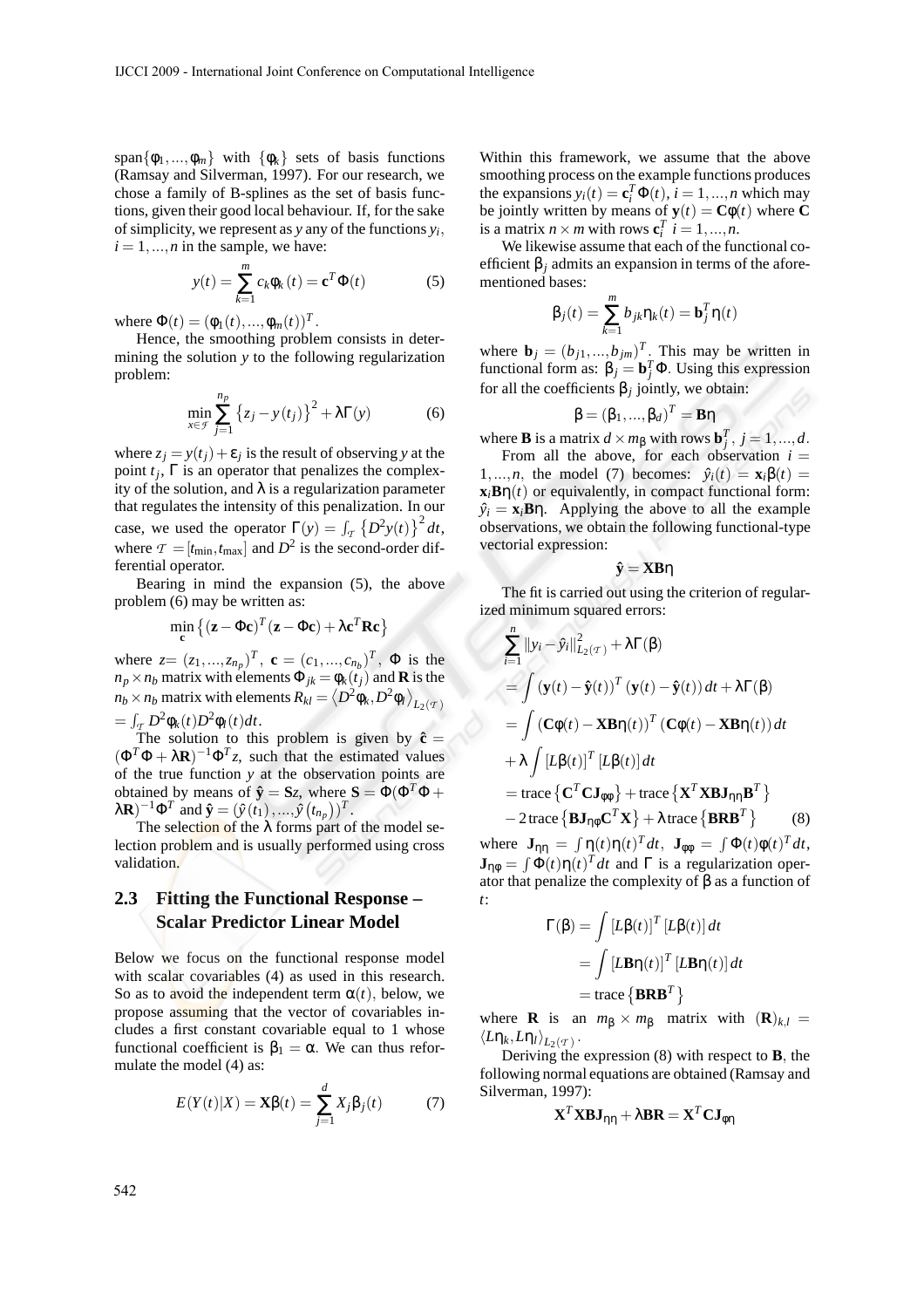and also the following expression of the solution in terms of the Kronecker product ⊗:

$$
\text{vec}(\mathbf{B}) = \left[ (\mathbf{J}_{\eta\eta} + \lambda \mathbf{R}) \otimes (\mathbf{X}^T \mathbf{X}) \right]^{-1} \text{vec}(\mathbf{X}^T \mathbf{C} \mathbf{J}_{\phi\eta})
$$

where  $vec(\mathbf{B})$  is the column vector obtained by stacking the columns of the matrix **B** on top of one another and where  $\lambda$  can be selected using, for example, crossvalidation.

### **2.4 ANOVA Table and F Test**

The significance of the model can be evaluated using one of two possible approaches: by evaluating the significance of the functional model as a whole (e.g. (Cuevas et al., 2004), (Ramsay and Silverman, 1997)), or by performing an analysis of significance at each point  $t \in \mathcal{T}$ . This latter approach is of particular interest in our research as we wish to identify the wavelengths where significant changes occur. Significance, in any case, for each  $t \in \mathcal{T}$  logically provides overall significance for the functional model.

The significance of the model for each point can be determined using a functional version of Snedecor's *F* distribution, in which the statistic is also a function defined in the support  $\tau$  for the  $\tau$ functions (Ramsay and Silverman, 1997). This produces an *F* distribution for each point of this support, enabling detection of possibly statistically significant changes in areas where changes occur. Given that the following expressions are functions of  $t \in \mathcal{T}$ :

$$
SSE(t) = \sum_{i=1}^{n} (y_i(t) - \hat{y}_i(t))^2
$$

$$
SSY(t) = \sum_{i=1}^{n} (y_i - \hat{\alpha}(t))^2
$$

$$
SSM(t) = SSY(t) - SSE(t)
$$

the statistics of the ANOVA table also are functions of *t*:

| Source of<br>Variation | df      | $MS(t) = \frac{SS(t)}{df}$ | F(t)                   |
|------------------------|---------|----------------------------|------------------------|
| Model                  | $d-1$   | $MS_M(t)$                  | $MS_M(t)$<br>$MS_E(t)$ |
| Error                  | $n - d$ | $MS_E(t)$                  |                        |
| Total                  |         |                            |                        |

Therefore, an *F* test can be performed for each  $t \in \mathcal{T}$ .

## **3 DETECTING CHANGES IN REFLECTANCE CURVES USING FUNCTIONAL ANOVA**

#### **3.1 Data and Experiment Design**

Used in the experiment was a medium-grained pre-Hercynian granite composed of quartz, mica (muscovite and biotite) and feldspar. This granite, brownish-yellow in colour, is widely used in architectural monuments in northwest Spain.

The rock was treated with water repellent products intended to prevent or slow down water entry in the rock and consequent deterioration. The products applied were BS29 (supplied by Wacker Chimie) and Tegosivin HL100 (supplied by Evonik). BS29 is a water thinnable mixture of silane, siloxane and synthetic resins and Tegosivin HL100 is an solvent organic methylethoxy polysiloxane. For each product, five prisms (5x5x1 cm) were selected. Colour was measured at eight points chosen at random prior to the application of each product. A 5%  $(w/w)$  solution of each product (using white spirit as a solvent in the case of Tegosivin HL100 and distilled water in the case of BS29) was applied to the samples via partial immersion for one minute. After 48 hours colour was measured at another eight points of the treated surface of the prism chosen at random.

Colour was measured using a Minolta CM710 spectrophotometer in SCI mode, using D65 as a light source, an 8 mm target area and an observer angle of 10◦ . Obtained for each point were values of the reflectance spectrum, expressing the percentage of reflectance of the object for every 10 nm of wavelength in the range between 400 and 720 nm (support for the functions was thus the wavelength interval  $\tau = [400,$ 720] nm).

Observations for each product totalled 40, whether as colorimetric coordinates and attributes or as spectral reflectance curves. The curves were smoothed and assumed to belong to a functional space  $\mathcal{F} = \langle {\phi_1, ..., \phi_d} \rangle$  generated by a set of order 6 Bsplines with 12 knots, resulting in a total of  $d = 16$  basis functions. (This number of basis functions, chosen in view of the complexity of the observed functions, does not produce significant changes in the results for a wide range of values). Hence, all the spectral functions are unambiguously determined by their coefficients in terms of the expression:

$$
y = \sum_{i=1}^{m} c_i \phi_i
$$

Changes in colour were evaluated by means of the application of FANOVA to the reflectance curves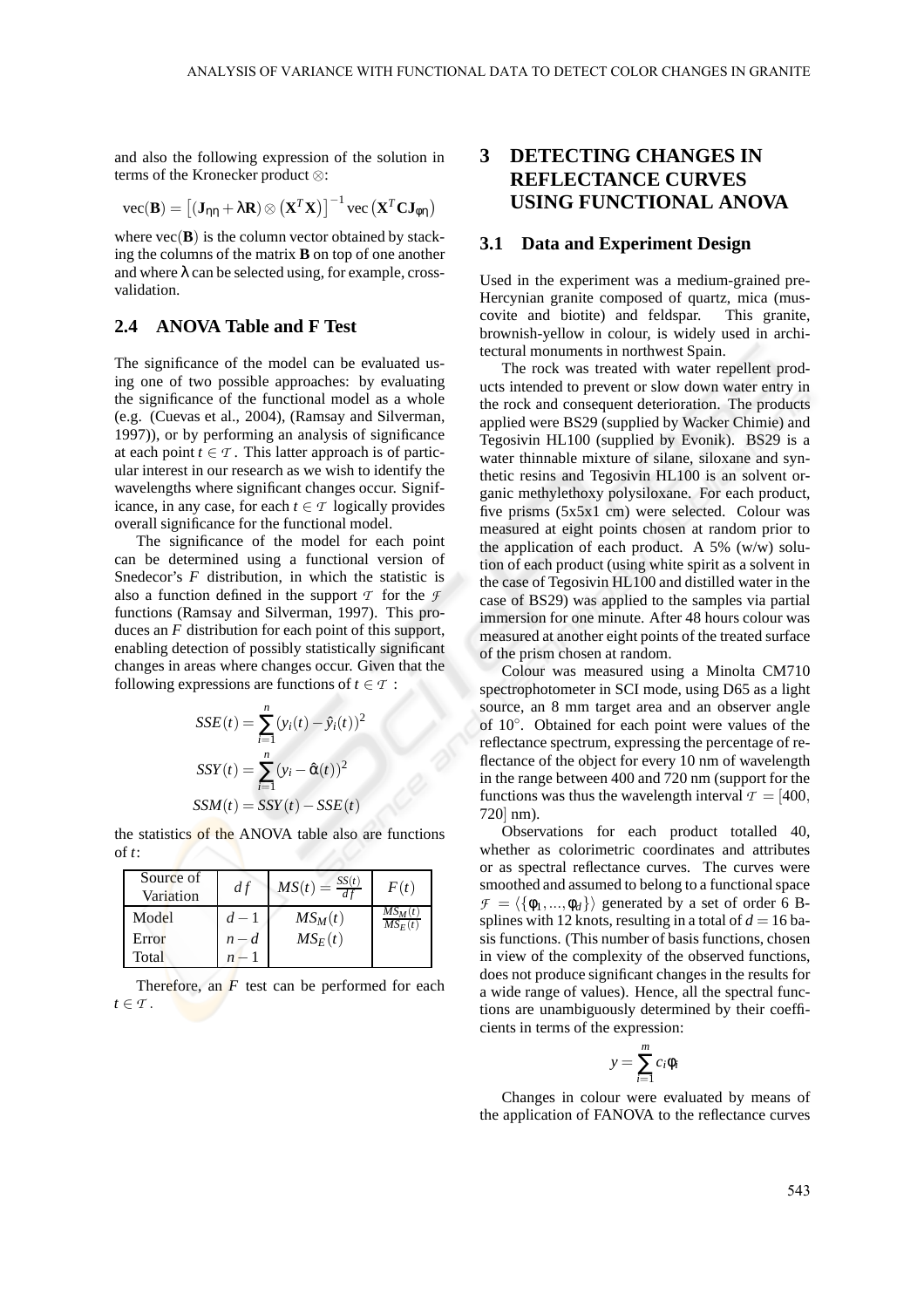obtained. For each protective treatment used (BS29 or HL100), a full factorial design for treatment factors (no/yes), prism (1, 2, 3, 4 and 5) and interaction was postulated, with the following functional linear model:

$$
y_{ijk} = \mu + \alpha_i + \beta_j + (\alpha \beta)_{ij} + \varepsilon_{ijk}
$$
  

$$
i = 1, ..., p, j = 1, ..., q, k = 1, ..., r,
$$

with  $p = 2$  levels of treatment (treated or untreated),  $q = 5$  different test prisms and  $r = 8$  replications, subject to restrictions as follows:

$$
\sum_{i=1}^{2} \alpha_i = 0; \sum_{j=1}^{5} \beta_j = 0; \sum_{i=1}^{2} (\alpha \beta)_{ij} = 0; \sum_{ij} (\alpha \beta)_{ij} = 0
$$
\n(9)

where  $y_{ijk} \in \mathcal{F}$  was the spectral reflectance curve obtained from the spectrophotometer for the observation *i jk*,  $\mu \in \mathcal{F}$  was the global mean for these curves,  $\alpha_i \in \mathcal{F}$  was the main effect corresponding to level *i* of the treatment factor (treated or untreated),  $β<sub>i</sub> ∈ F$  was the main effect corresponding to level *j* of the prism factor (prism *j*),  $(\alpha \beta)_{ij} \in \mathcal{F}$  was the interaction effect between level *i* and prism *j* and where  $\varepsilon_{ijk} \in \mathcal{F}$  was a residual function accounting for the unexplained variation specific to the *k*-th observation for prism *j* with treatment *i*.

Note that the restrictions (9) imply sum zero in such a way that each main effect represents the mean alteration of the global mean for each treatment, and each interaction effect indicates the mean alteration for each main effect caused by each combination of levels of the factors.

#### **3.2 Results**

Figure 1 shows for BS29 the overall mean and the effect of no treatment and the effect of treatment. As can be observed, the effect of treatment was negative, indicating a reduction in the intensity of the spectral reflectance curves which should indicate that colour of the rock becames darker.

The significance of these effects are analysed in Figure 2 (BS29) and 3. The last one shows (left to right) the curves for the FANOVA table and the functional  $F$  statistics corresponding to the treatment factor, the prism and the crossed treatment  $\times$  prism factor. In these figures, the broken line indicates the value of  $F$  that corresponds to 5% significance for each  $t \in \mathcal{T}$ ; values below this level should be considered less significant or non-significant. The content of each FANOVA table responds to Table 1, with  $p = 2$ (levels of treatment),  $q = 5$  (prisms),  $r = 8$  (replications) and  $n = pqr = 80$  observations, and where (e.g. (Montgomery, 1997)):

$$
SS_{Y} = \sum_{i=1}^{p} \sum_{j=1}^{q} \sum_{k=1}^{r} y_{ijk}^{2} - \frac{y_{...}^{2}}{kpr}
$$
  
\n
$$
SS_{P} = \frac{1}{qr} \sum_{i=1}^{p} y_{i..}^{2} - \frac{y_{...}^{2}}{kpr}
$$
  
\n
$$
SS_{Q} = \frac{1}{pr} \sum_{j=1}^{q} y_{.j.}^{2} - \frac{y_{...}^{2}}{kpr}
$$
  
\n
$$
SS_{PQ} = \frac{1}{r} \sum_{i=1}^{p} \sum_{j=1}^{q} y_{ij.}^{2} - \frac{y_{...}^{2}}{kpr} - SS_{P} - SS_{Q}
$$
  
\n
$$
SS_{E} = SS_{Y} - SS_{P} - SS_{Q} - SS_{PQ}
$$

are the different ANOVA decomposition functions.



Figure 1: For BS29, overall mean, effect of level 1 treatment (No) and level 2 treatment (Yes).

Table 1: ANOVA table corresponding to the full factorial design used.

| Variation       | d f           | $MS(t) = \frac{S_t}{t}$ | F(t)                     |
|-----------------|---------------|-------------------------|--------------------------|
| Treat.          | $p-1$         | $MS_P(t)$               | $MS_{P}(t)$<br>$MS_F(t)$ |
| Prism           | $q-1$         | $MS_O(t)$               | MSO<br>$MS_F(t)$         |
| Treat. $\times$ | $(p-1)\times$ | $MS_{PO}(t)$            | $MS_{PQ}(t)$             |
| Prism           | $(q-1)$       |                         | $MS_F(t)$                |
| Error           | $pq(r-1)$     | $MS_E(t)$               |                          |
| Total           | $n-1$         |                         |                          |

As can be observed in Figures 2 and 3, the application of BS29 produces significant changes in the reflectance curve as a consequence of the three factors, namely, application of the treatment, prism and treatment×prism. For the last two of these factors, this change is significant for the entire spectrum considered, whereas in regard to the treatment factor, the change is not significant above 600nm (orange-red reflectance).

Combining these results with the sign of the effect (Figure 1) it can be concluded that treatment with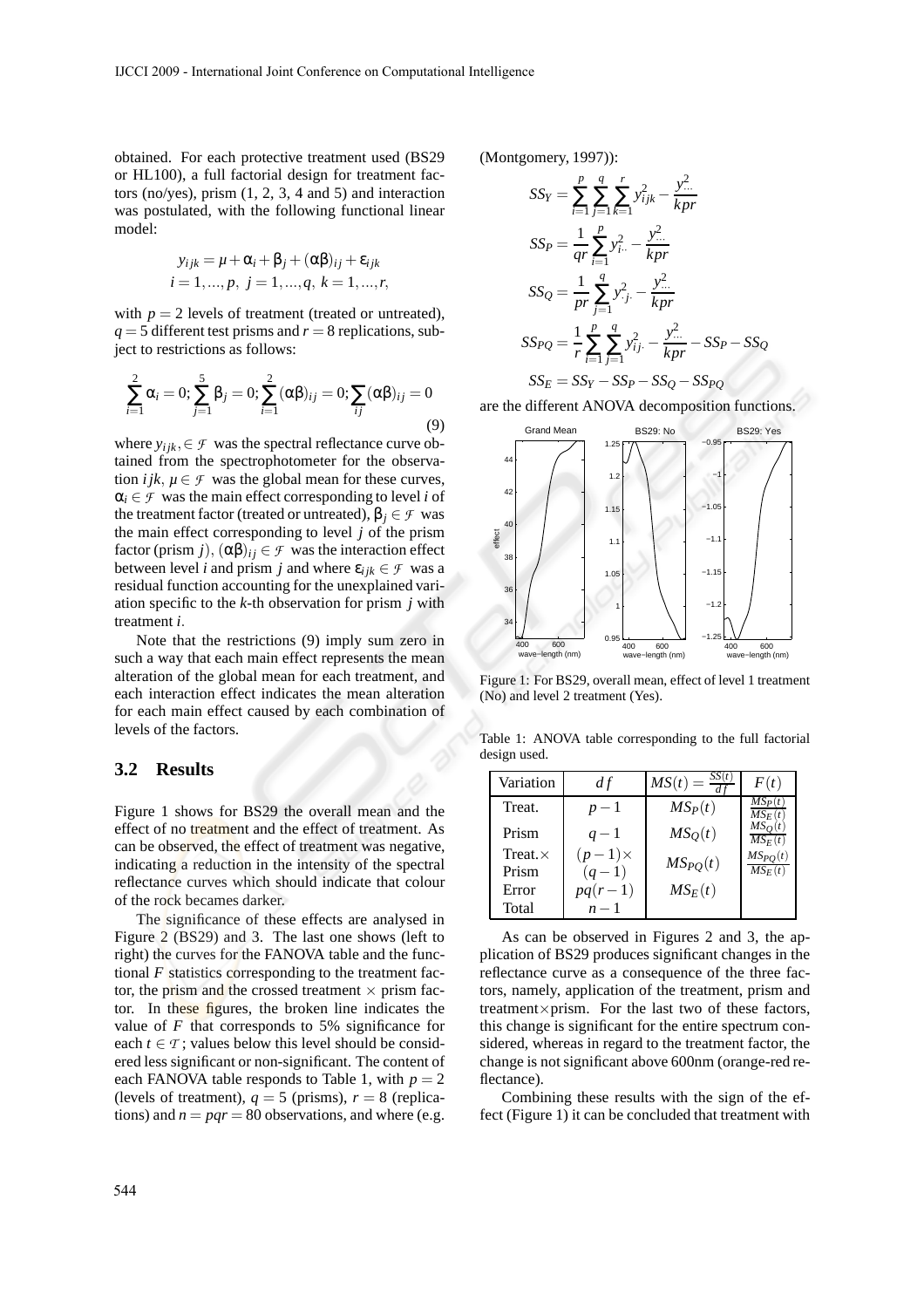

Figure 2: Components of the FANOVA table for BS29.



Figure 3: F tests for the product factor, prism factor and treatment×prism factor for BS29. The horizontal broken line indicates a 5% significance level.

BS29 produces a reduction in colour reflectance in the entire spectrum except for the orange-red part.

As for application of THL100, the FANOVA results (not shown) indicate that the prism and treatment $\times$ prism factors are equally significant in the entire spectrum considered, whereas the treatment factor is only significant for smaller wavelengths, corresponding to reflectance in the lower green part and in all the blue and purple parts. It can be concluded that treatment with THL100 also produces a reduction in colour reflectance, but only conclusively below 500nm (the lower green part and all the blue and purple parts). This reduction is also more intense for smaller wavelengths.

Finally, it should be noted that for both products there was high standard deviation in the upper part of the spectrum, from the wavelength value above which there was no significance for the treatment factor for THL100 and low significance for the treatment factor for BS29. This would appear to indicate that some factor exists, not associated with the presence of the treatments, whose dispersion in a part of the spectrum prevents the model from capturing the variability associated with the presence of the product.

The indications are that this factor arises in the chromatic variability existing in the rock, with standard deviation higher in the range of the spectrum covering the colours yellow, orange and red. The colour of the rock is yellow-reddish, resulting, on the one hand, from cream-yellow feldspars (less intense colours for albite-anortite compositions and yellower for potassium compositions) and, on the other hand, from brownish-reddish iron oxyhydroxide patinas distributed unevenly throughout the rock.

Furthermore, since the rock is fine-grained heterogranular granite, colour is strongly determined by textural unevenness in the rock. This is manifested in the great dispersion in the reflectance spectra in the range corresponding to the rock colour range, i.e., mainly above 600 nm (orange-red). This variability prevents the model from detecting, in this particular range, the effects of the treatments, although it does not prevent it doing so in the range where dispersion is less—that is, below green and towards the blues. The significance in the entire spectrum for the prism and treatment prism factors is also a consequence of this chromatic variability and textural unevenness in the rock.

## **4 CONCLUSIONS**

We described how we used FANOVA to evaluate changes in spectral reflectance curves resulting from the application of two commercial protective treatments to granite rock (BS29 and Tegosivin HL100). Methods used to date are scalar and have to be applied repeatedly at points or areas of the spectrum in order to determine the statistical significance of wavelength changes. The results obtained in our research demonstrate the usefulness of the functional approach when it is necessary to analyse changes in functional objects, such as reflectance curves. The application of the funcional approach enables information to be obtained on changes whose intensity are statistically significant at each point of the spectrum (without having to perform analyses for each point of the spectrum) and changes that might go unnoticed in models that use scalar values to measure colour. Furthermore, the computational load is no greater than that required for multivariate ANOVA (except for the effort required to smooth the functions in the sample).

The method was applied to evaluating the changes in colour reflectance for granite rock following the application of two water repellent products (BS29 and